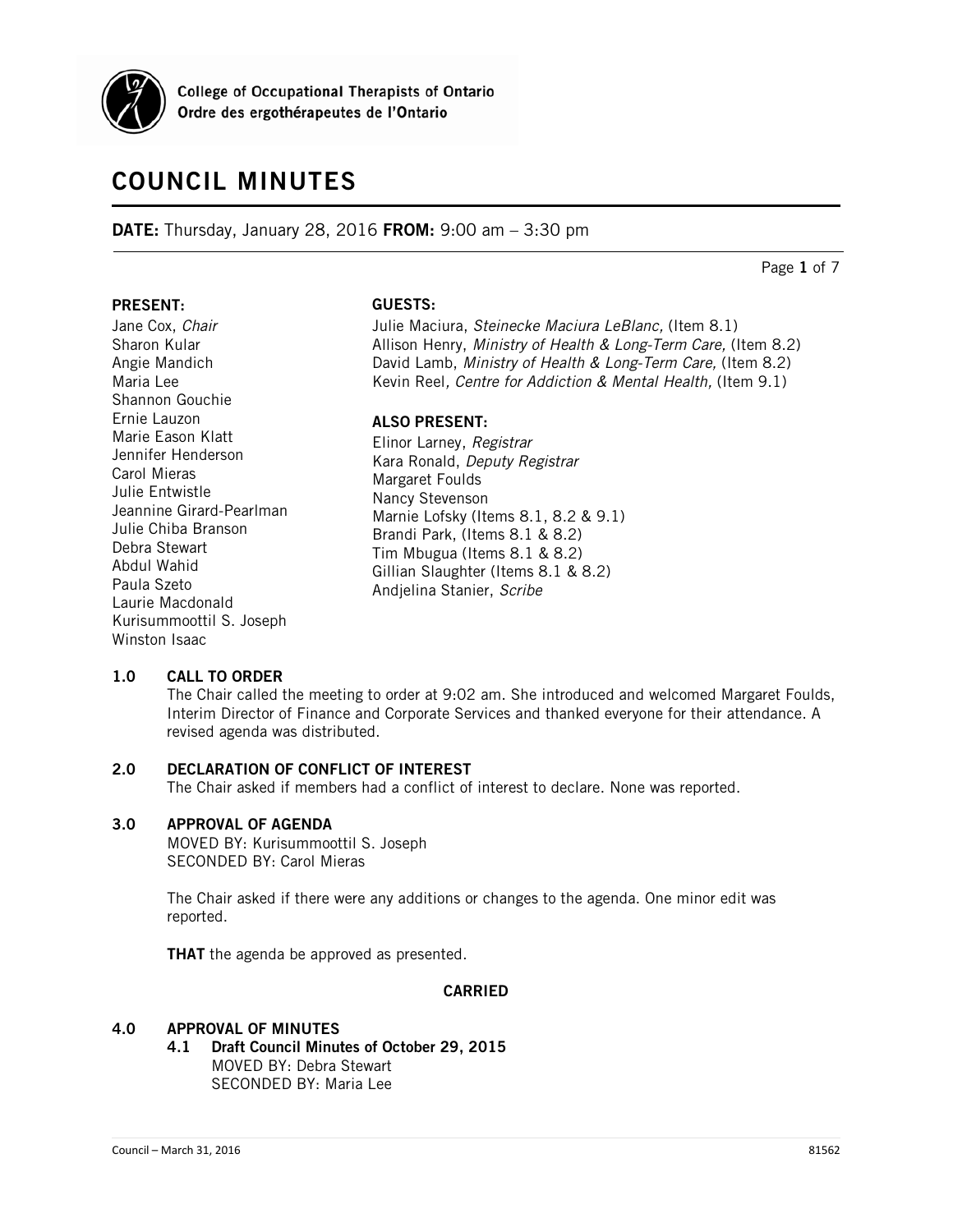The Chair asked if there were any edits to the draft Council minutes of October 29, 2015. Two edits were reported:

Item 7.1.2: Seconded by: Kurisummoottil S. Joseph Item 7.2: Add *Marie Eason Klatt left the meeting prior to the vote.*

**THAT** the draft minutes of the October 29, 2015 Council meeting be approved as amended.

# **CARRIED**

# **5.0 REGISTRAR'S REPORT**

#### **5.1 Registrar's Report**

Council reviewed the Registrar's written report.

#### **5.2 Registrar's Presentation**

The Registrar reported on the outcomes of 11 areas of focus for 2015/16 linked to the Strategic Plan. She responded to questions and comments from Council members.

# **6.0 FINANCE**

# **6.1 Second Quarter Financial Report & Balance Sheet**

MOVED BY: Jeannine Girard-Pearlman SECONDED BY: Carol Mieras

Council reviewed the financial report and balance sheet.

**THAT** Council approves the November 2015 Financial Report and November 2015 Balance Sheet, as presented.

#### **CARRIED**

### **7.0 GOVERNANCE**

### **7.1 Review of Council Policies**

MOVED BY: Shannon Gouchie SECONDED BY: Marie Eason Klatt

Council reviewed the policies and made two recommendations:

- 1) CRL5 Monitoring Registrar Performance: Item #4, 3rd line: Replace *monitor* with *review*
- 2) GP15 Council's Annual Planning Cycle: Item #3b: Add a period after *May 31st*

**THAT** Council approves the following policies with recommended changes:

- CRL5 Monitoring Registrar Performance, as amended
- GP16 Council's Annual Planning Cycle, as previously stated
- E1 Mission/Purpose, as previously stated
- E2 Priorities, as previously stated
- GP12 Conflict of Interest, as previously stated
- Guidelines for Establishing and Maintaining Reserve Funds, as amended.

# **CARRIED**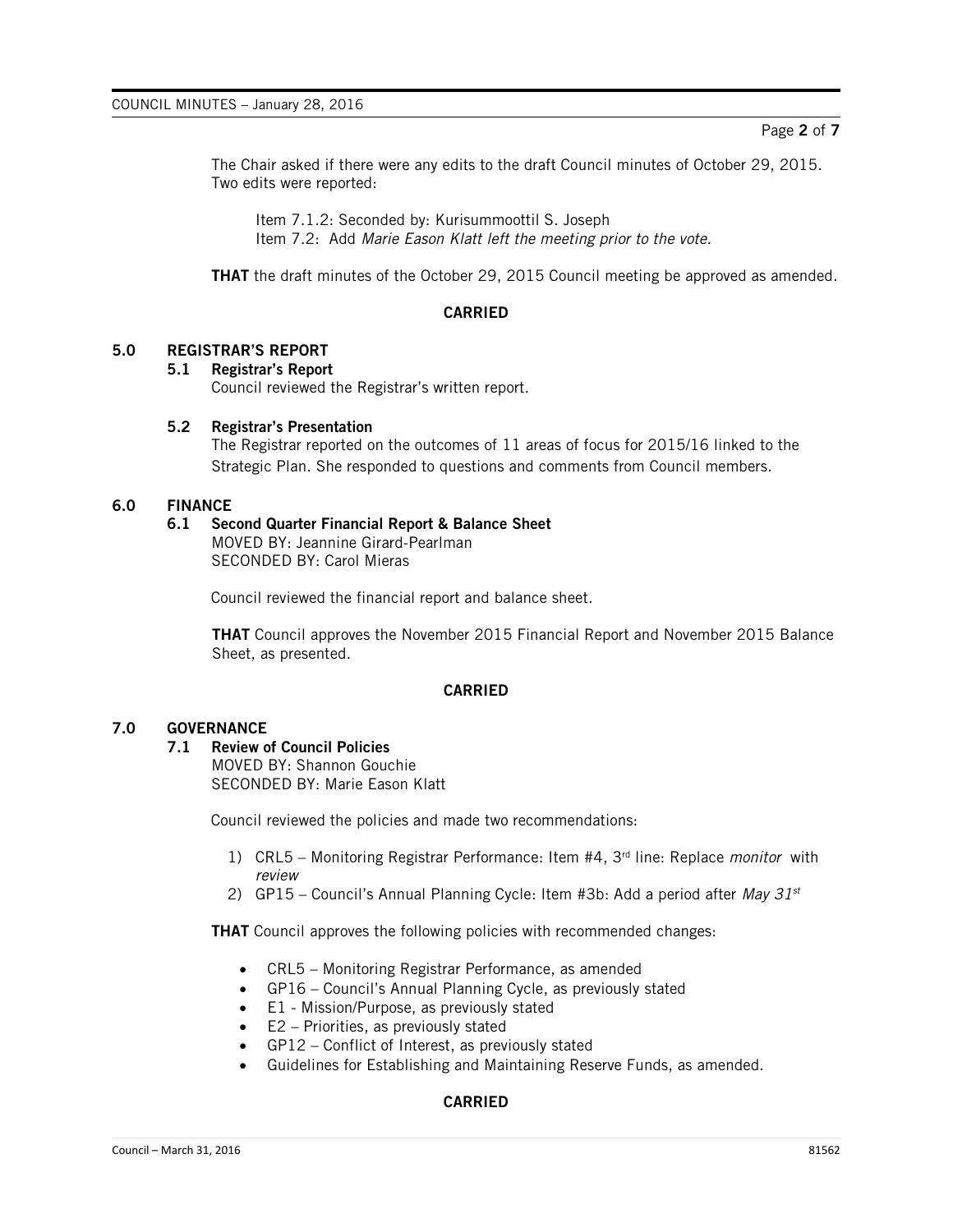#### **7.2 Draft Bylaw re: Election Eligibility**

MOVED BY: Jeannine Girard-Pearlman SECONDED BY: Jennifer Henderson

Council reviewed the draft bylaw and recommended to rephrase (h):

(h) *The Registrant is not, and has not been within the previous six years, an employee of the College (effective April 1, 2016).*

**THAT** Council approves the proposed amendment to Bylaw 5.03.1 pertaining to eligibility for elections, as amended.

## **CARRIED**

#### **7.3 Registrar Replacement Policy** MOVED BY: Maria Lee SECONDED BY: Debra Stewart

**THAT** Council approves the Registrar Replacement Policy, as presented.

# **MOTION DEFEATED**

Council members provided feedback to Executive to revise the proposed policy and bring it back to Council for review.

#### **7.4 Review of Per Diems**

MOVED BY: Jeannine Girard-Pearlman SECONDED BY: Jennifer Henderson

Council reviewed the proposed revisions and made the following recommendations:

Honoraria – Guidelines for Elected Council and Non-Council Members

- 1) Page 2, 2.0: Delete *An exception to this procedure must be supported by a written explanation on the claim form.*
- 2) Page 2, 3.0: Delete *\$225.00* and insert *\$250.00*
- 3) Page 2, 4.0: Delete *attend* and insert *participate in*

#### Guidelines for Elected Council and Non Council Members

- 1) Page 3, under Telephone Charges: Change section title to *Telephone and Internet Charges*
- 2) Page 3, under Telephone Charges, item 1.0: Insert after telephone, *and internet*
- 3) Page 3, under Telephone Charges, item 2.0: Insert after original, *telephone/internet charges are*

#### Honoraria/Expenses

1) Delete title and add: *College Procedures for Honoraria/Expenses Process by the Ministry of Health & Long-term Care*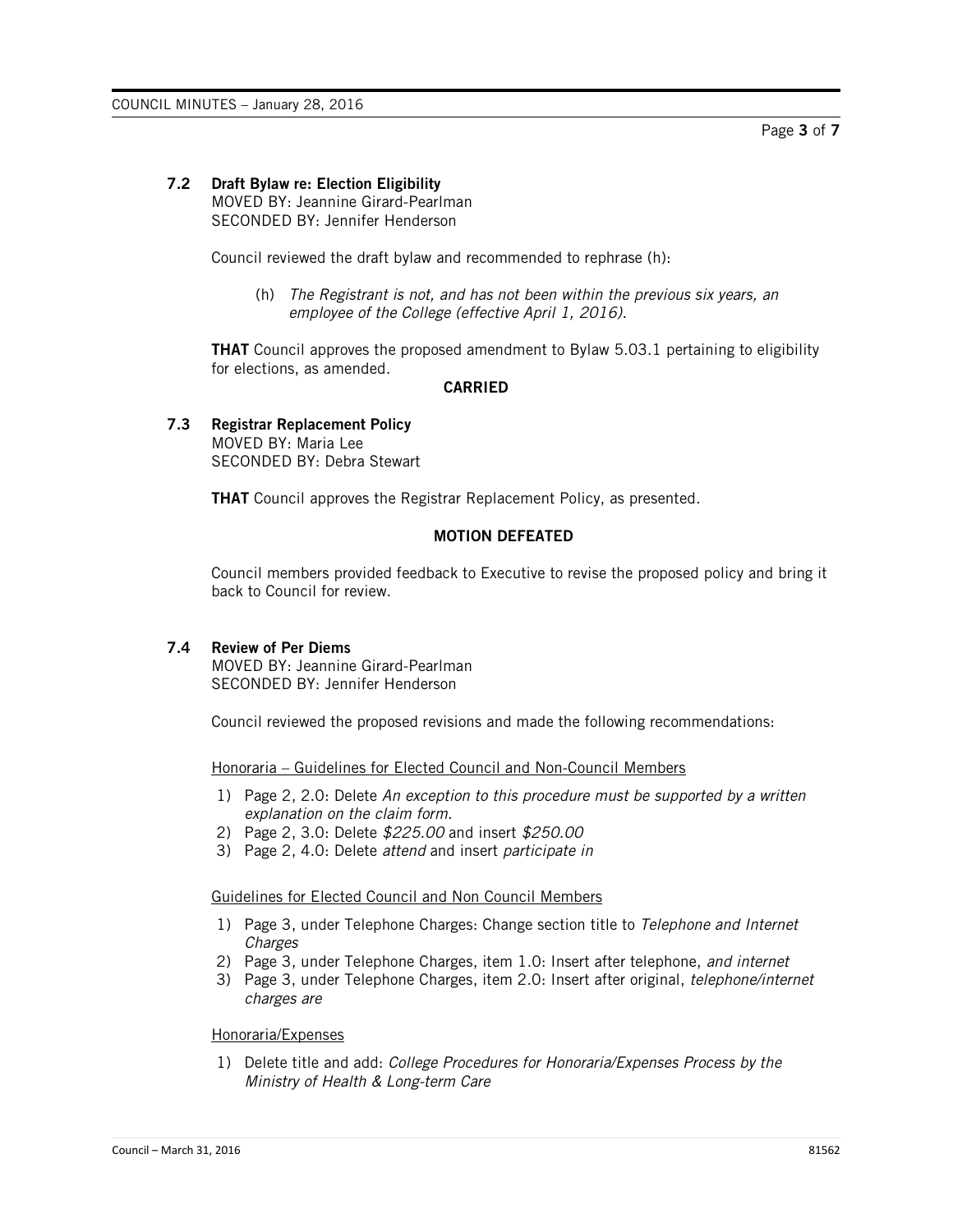- 2) Paragraph #1: Delete *in accordance with the most current Guideline produced by the Ministry of Health* and insert *by the Ministry of Health & Long-Term Care*
- 3) Delete item 1.0
- 4) Replace item 2.0 with: *Completed internet forms and receipts will be submitted to the Director of Operations for verification, approved by the Registrar, and then forwarded to the Management Board Secretariat for payment.*

**THAT** Council approves the following Council policies with recommended changes:

- Honoraria Guidelines for Elected Council and Non Council Members, as amended,
- Allowable Expenses Guidelines for Elected Council and Non Council Members, as amended, for implementation in the next fiscal year,
- Honoraria/Expenses For all Order in Council Appointments (Public Members), as previously stated, and
- Educational Sessions Costs Guidelines for Public and Professional Council Members, as previously stated.

# **CARRIED**

# **7.5 Appointment of Nominations Standing Committee**

MOTION BY: Shannon Gouchie SECONDED BY: Laurie Macdonald

The Chair explained the Nominations Standing Committee shall include at least two Council members who are retiring from Council or not standing for a position. It was explained that while it is ideal to appoint one public and one professional member, the bylaws do allow for the appointment of two public or two professional members.

**THAT** Council approves the appointment of Sharon Kular and Marie Eason Klatt to the Nominations Standing Committee.

## **CARRIED**

# **8.0 COUNCIL DEVELOPMENT**

#### **8.1 Workshop by Julie Maciura, College Counsel**

The Chair introduced and welcomed Julie Maciura, legal counsel, Steinecke Maciura LeBlanc. Julie presented on *Conflict of Interest* and responded to questions and comments from Council.

#### **8.2 Presentation by Ministry of Health and Long-Term Care**

Elinor introduced and welcomed Allison Henry and David Lamb from the Ministry of Health & Long-Term Care. David Lamb presented on *Patients First: Health Workforce Planning & Regulation.* They responded to questions and comments from Council.

# **9.0 ROUNDTABLE**

# **9.1 Presentation by Kevin Reel, Ethicist**

Jane introduced and welcomed Kevin Reel, Ethicist, Centre for Addiction and Mental Health. Kevin presented on *Quality, Safety and Respect: Enabling Client Choice in Requested Death and Assisted Dying* and responded to questions and comments from Council.

#### **9.2 Presentation by ICRC Committee Chair**

Marie Eason Klatt presented on the work of the Inquiries, Complaints & Reports Committee.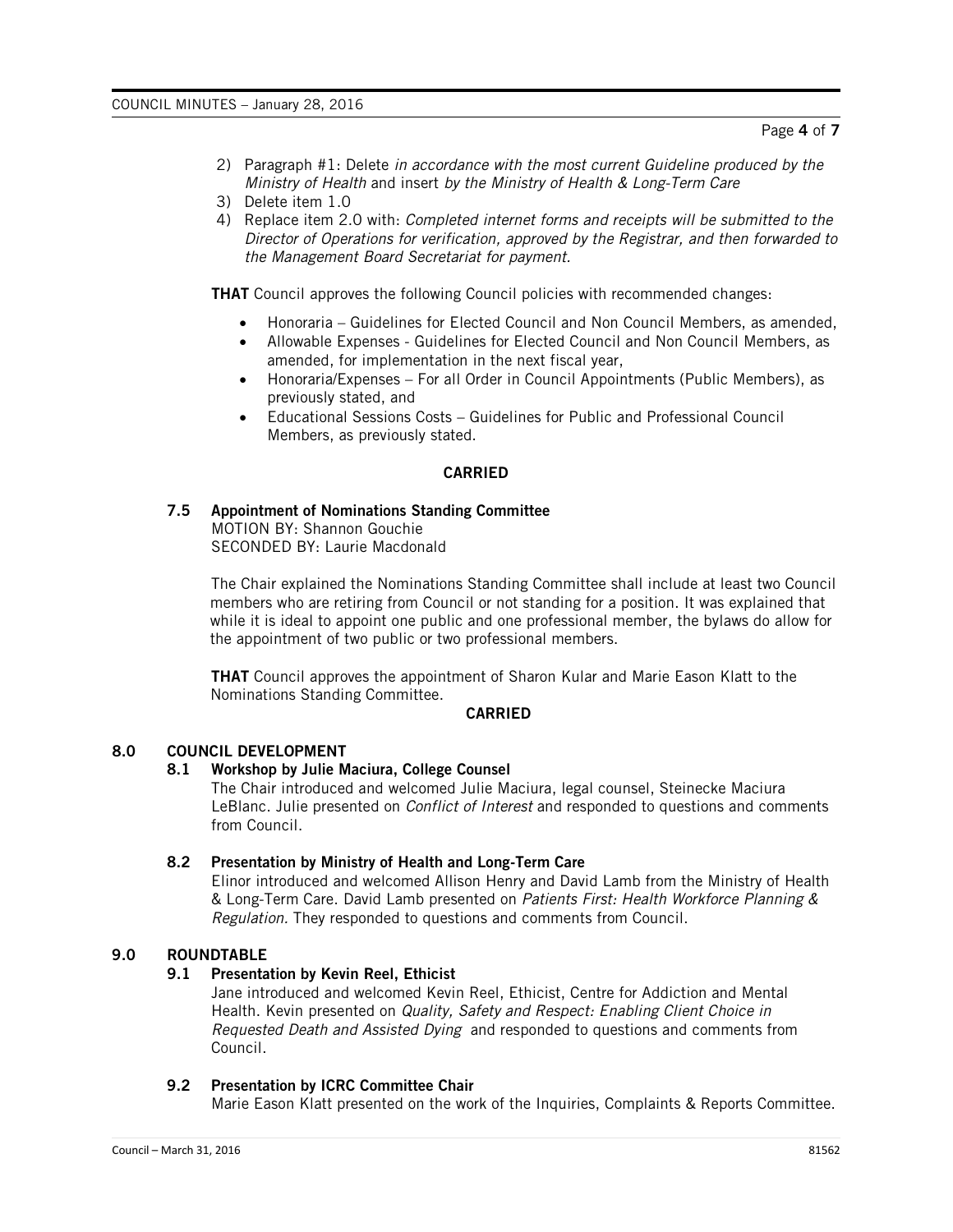# **10.0 ENVIRONMENTAL SCAN**

Council members provided various updates on changes in systems and information of interest which impact the practice of occupational therapy.

# **11.0 COMMITTEE / TASK FORCE REPORTS**

#### **11.1 Executive**

Report submitted by Jane Cox.

**11.1.1 Practice Issues Subcommittee** Report submitted by Shannon Gouchie.

# **11.2 Registration**

Report submitted by Carol Mieras.

- **11.3 Inquiries, Complaints and Reports** Report submitted by Marie Eason Klatt.
- **11.4 Discipline Committee** Report submitted by Julie Entwistle.

#### **11.5 Fitness to Practise**

Report submitted by Julie Chiba Branson.

- **11.6 Quality Assurance Committee** Report submitted by Angie Mandich.
- **11.7 Patient Relations**

Report submitted by Jennifer Henderson.

# **12.0 OTHER BUSINESS**

#### **12.1 Council Meeting Evaluation**

The Chair asked Council members to complete and submit their Council Meeting Evaluation. She encouraged members to make comments for future improvements.

# **12.2 Council Member Self-Evaluation**

The Chair asked Council members to complete their Council Member Self-Evaluation and to include comments on low ratings.

#### **12.3 Annual Council Meeting Evaluation**

The Chair asked Council members to complete their Annual Council Evaluation and to include comments on low ratings.

# **13.0 NEXT MEETINGS**

1) Thursday, March 31, 2016, 9:00 am – 4:00 pm 2) Thursday, June 23, 2016, 9:00 am – 3:30 pm

#### **14.0 ADJOURNMENT**

MOVED BY: Maria Lee SECONDED BY: Sharon Kular

There being no further business, the meeting adjourned at 3:20 pm.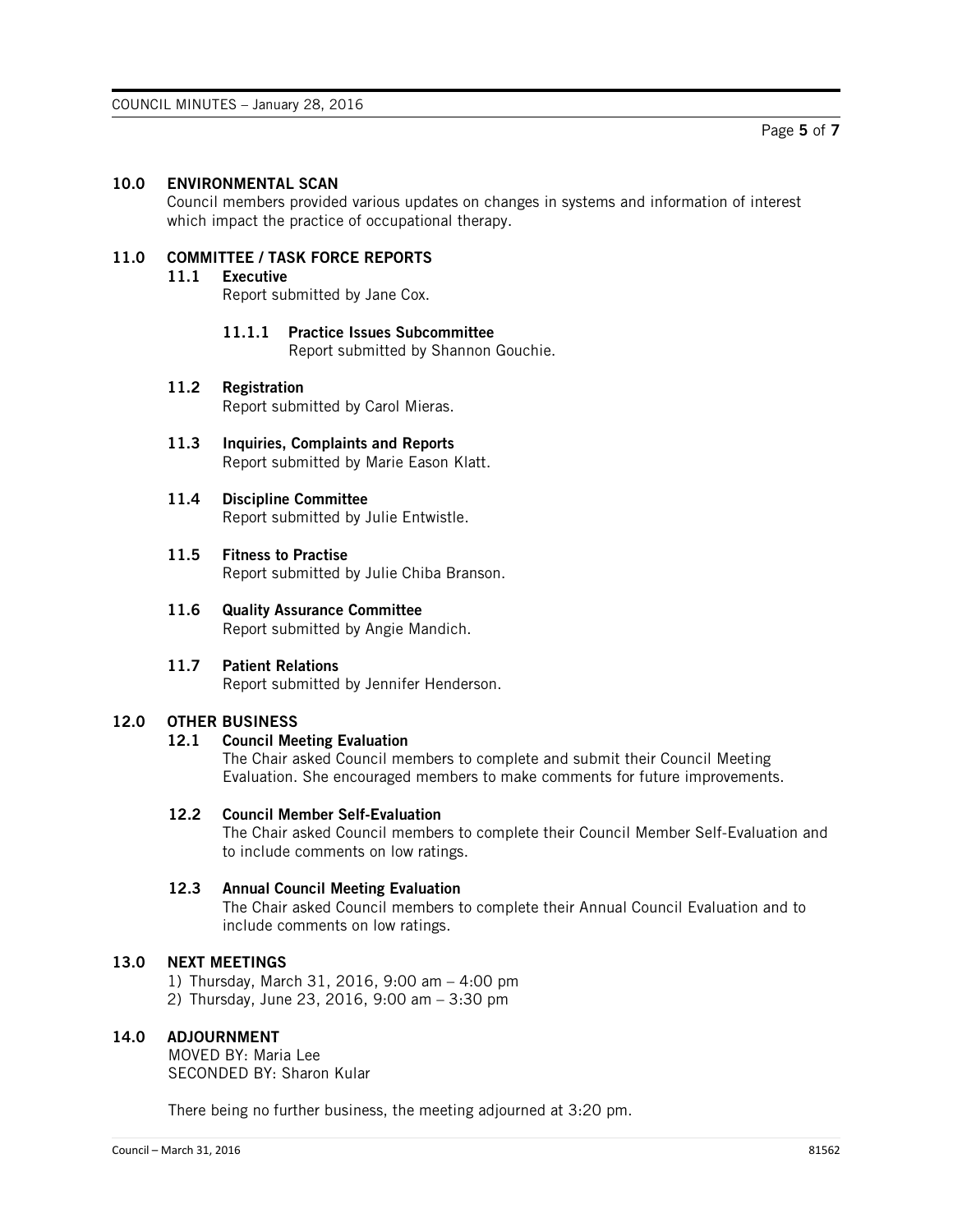**THAT** the meeting be adjourned.

**CARRIED**

Page **6** of **7**